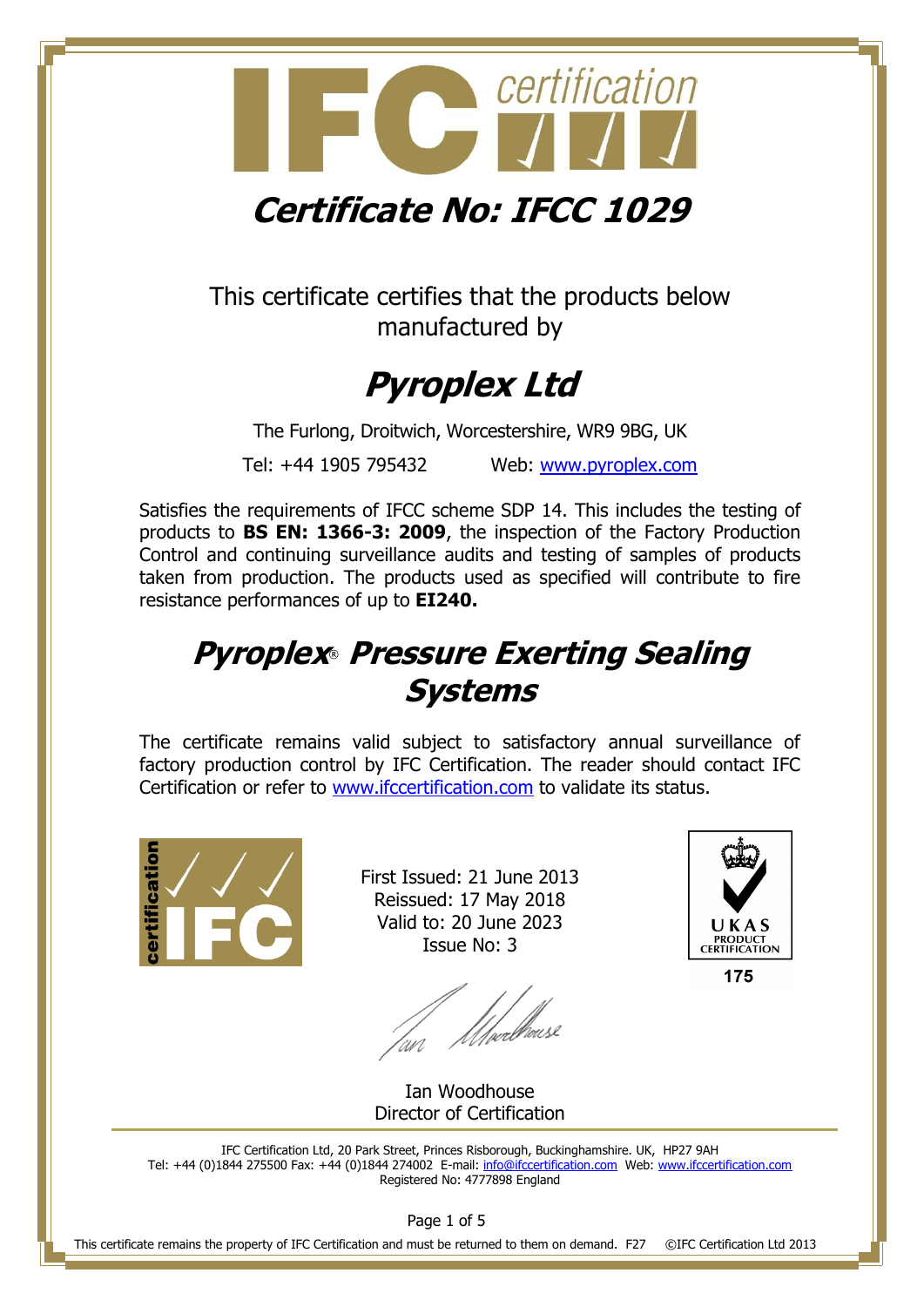

# **Pyroplex® Pressure Exerting Sealing Systems**

Pyroplex pressure exerting sealing systems consist of a graphite-based intumescent acrylic sealant which is applied with a mastic cartridge applicator. The sealant expands multidirectionally when exposed to elevated temperatures, exerting pressure to seal and prevent the passage of fire through service penetrations. The product is for internal use only.

Based on the specimens tested, the following scope of approval is available for the Pyroplex pressure exerting sealing systems described within this document:

#### **Plastic pipes**

Penetrations comprising a plastic pipe within an individual aperture in rigid walls (150mm or thicker) – penetration seal of minimum 110mm deep mineral fibre wool (96 kg/m<sup>3</sup>) (centrally aligned within wall thickness) and 20mm deep Pyroplex pressure exerting sealant to both faces. Pipe must be aligned centrally within a circular aperture, to create an equal 'width' of gap/sealant around the pipe.

| <b>Penetrating Service Item</b> |                        |                      |                        |                        |  |
|---------------------------------|------------------------|----------------------|------------------------|------------------------|--|
|                                 | ø82mm aperture in wall |                      |                        | ø53mm aperture in wall |  |
| $\varnothing$ 52mm x            | ø55mm x 2.8mm          | $\varnothing$ 55mm x | $\varnothing$ 21.5mm x | $\varnothing$ 21.5mm x |  |
| 4.9mm wall                      | wall thickness         | 2.2mm wall           | 2.5mm wall             | 4.9mm wall             |  |
| thickness                       | polyvinylchloride      | thickness            | thickness              | thickness              |  |
| polyethylene                    | (PVC) pipe             | polyethylene         | polyvinylchloride      | polyethylene           |  |
| (PE) pipe                       |                        | (PE) pipe            | (PVC) pipe             | (PE) pipe              |  |
| EI240                           | EI240                  | EI240                | EI240                  | EI240                  |  |
| $(U/C$ or $C/C$ )               | $(U/C$ or $C/C$ )      | $(U/C$ or $C/C$ )    | $(U/C$ or $C/C$ )      | $(U/C$ or $C/C$ )      |  |
|                                 |                        |                      |                        |                        |  |

| Note: $U/C =$ pipe uncapped on face exposed to fire/capped on unexposed face.        |
|--------------------------------------------------------------------------------------|
| $C/C$ = pipe capped on face exposed to fire/capped on unexposed face.                |
| The penetration seal is only approved for use in these configurations; in accordance |
| with Table E.1 BS EN 1366-3:2009.                                                    |

#### **Cables**

Penetrations comprising cables within an individual aperture in rigid walls (150mm or thicker) – penetration seal of minimum 110mm deep mineral fibre wool (96 kg/m<sup>3</sup>) (centrally aligned within wall thickness) and 20mm deep Pyroplex pressure exerting sealant to both faces. Cable bundle must be aligned centrally within a circular aperture, to create an equal 'width' of gap/sealant around the bundle.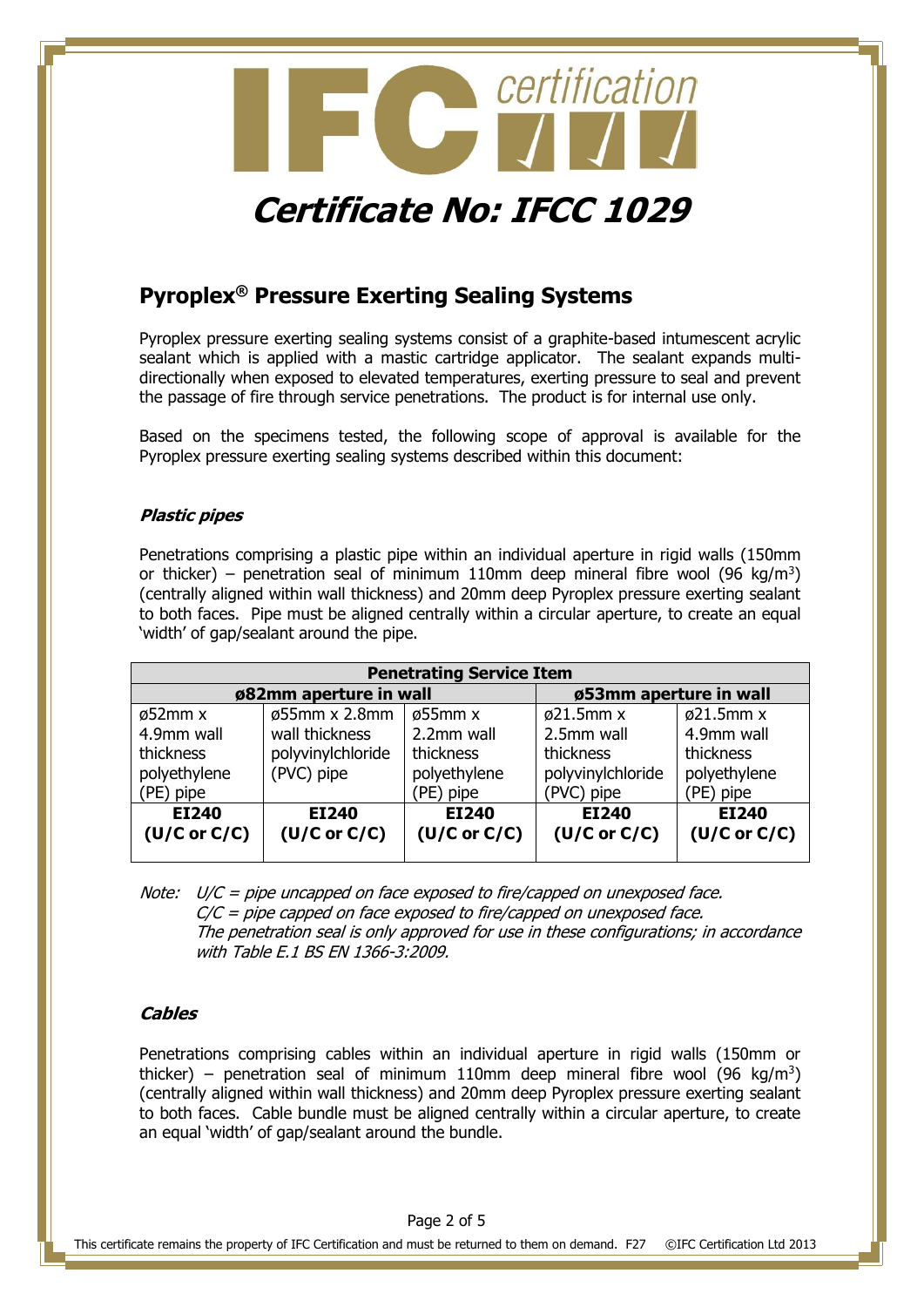

| <b>Penetrating Service Item</b>       |
|---------------------------------------|
| ø82mm aperture in wall                |
| Bundle of up to 7no. `A2' type cables |
| EI240                                 |

## **Cable tray**

Penetrations comprising cables on a cable tray within an individual aperture in rigid walls (150mm or thicker) – penetration seal of 2no layers of 50mm thick mineral fibre wool (96 kg/m<sup>3</sup>), fitted within aperture, to finish flush to both faces of the wall, (with an air-gap in between layers), and with 50mm deep Pyroplex pressure exerting sealant around cable tray and cables.

| <b>Penetrating Service Item</b>                                                    |  |  |  |
|------------------------------------------------------------------------------------|--|--|--|
| 200mm wide x 100mm high aperture in wall                                           |  |  |  |
| Cable tray containing up to 4 no. `A1' type cables and up to 2 no. `B' type cables |  |  |  |
| EI240                                                                              |  |  |  |

## **NOTES AND LIMITATIONS FOR USE**

#### **General**

- The blockwork, masonry or concrete walls should have a total thickness of at least 150mm (excluding any plaster render), and a minimum density of 740kg/m³.
- Due to the alignment of the components, the proposed details shall only be used in walls formed as a 'single skin' construction; i.e. not in walls with a cavity.
- The depth of sealant specified herein relates to the depth measured from the face of the concrete/masonry/blockwork. Where the wall is to include cladding, or a decorative plaster, or skim finish, then these finishes must be 'cut-back' locally to the penetration, to leave the sealant exposed.
- In all cases, care must be taken to ensure that the sealant is applied at a consistent "density", and to the correct depth, over the complete area of the penetrations seal; as defined herein.
- All adjacent surfaces of the hole in the wall must be thoroughly clean and free of bond-breaking contaminants prior to application of the sealant. It is recommended that a small area be tested on substrates. The surface of the hole/gap within the associated constructions formed from concrete should be rough cast or 'scabbed'. If the finish to the aperture is cast smooth, due to the surface of any 'former', then the aperture surface must be roughened to provide a key for the sealant and/or mineral rock fibre.

Page 3 of 5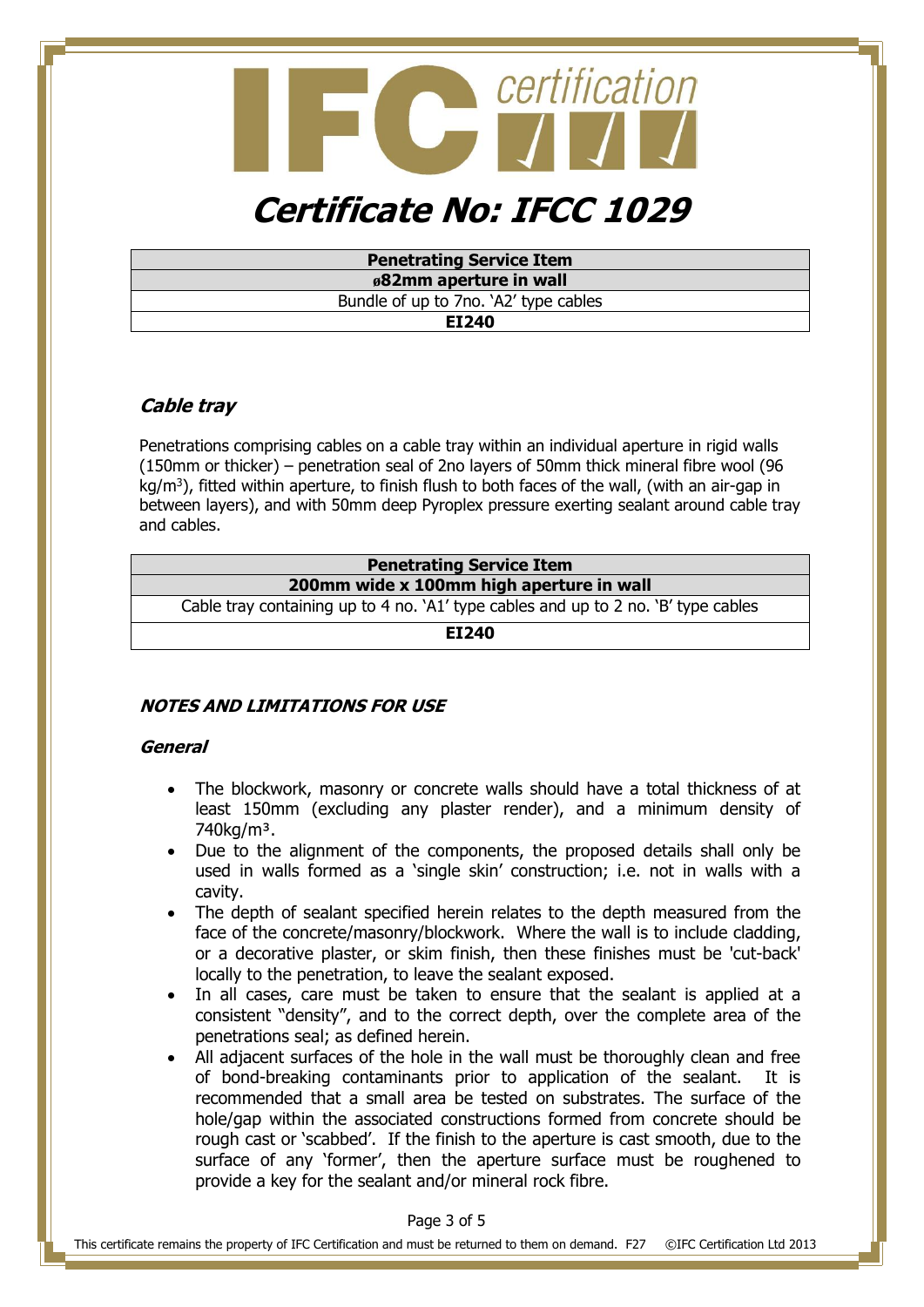

#### **Penetrations**

- Cables/cable trays and pipes shall be independently supported on both sides of the construction element, with supports no more than 300mm from the face of the wall, and using a support system that will remain effective under fire conditions. Cables must be fixed to the cable tray.
- Where cable bundles are approved, the cables shall be closely packed, and tied together.
- Insulation should NOT be fitted to pipes passing through the barrier formed by the penetration seal. If insulation is employed in service, it should be 'cut short' (but still be independently supported) by at least 250mm on either side of the barrier. (It is the responsibility of others to address the requirements of thermal insulation in-service).
- When fitting around single pipes or cable bundles, within individual holes, and if the wall is thicker than 150mm, the depth of the mineral rock fibre backing shall be increased beyond that stated herein, proportional to the wall thickness, so that the sealant is finished flush with the face of the wall. The sealant shall not be 'set-back' from the face of the wall.
- When fitting around single pipes or cable bundles, within individual holes, it must be ensured that the mineral rock fibre fits closely around the service penetration; filling the annular gap, but leaving room for the sealant on each face. The pipe/bundle must be aligned centrally within the circular aperture, to create an equal 'width' of gap/sealant around the pipe/bundle.
- When fitting around cable trays, the detail described in Section 3.3, above, shall be used, and the mineral rock fibre layers shall be friction fitted into the aperture. Each layer should be installed as a single piece, with a rectangular hole for the cable tray; see below. Alternatively, if the mineral rock fibre batt needs to be cut to fit around a cable tray that is already in place, the composite assembly may be assembled from four individual sections, but the individual sections must fit closely together, and be in plane with each other, to form a robust assembly. The individual sections around cable trays may be orientated with vertical and/or horizontal joints, but each section shall 'span' the overall width or height, as applicable, of the aperture in the wall.
- References herein to approved cable types, e.g. A1 or A2, apply to those defined in EN 1366-3:2009. The approval only applies to the cable sizes and arrangements defined herein. No variations are permitted.
- Where approved, cable trays shall be formed from perforated steel sheet, nominally 1mm - 1.5mm thick. Maximum size of cable tray to be 150 x 35mm. The width of tray may be less than 150mm, if fewer cables are installed; subject to the parameters below. The depth of the cable tray shall not be less than 35mm, to allow for sufficient sealant to be applied above the cables.
- Cables on each cable tray may be laid individually, or as one single layer. Cables on a tray shall not be used as a bundle. Although more than one cable may be included on a cable tray, there shall not be more than 4no cables sideby-side in a group, and there shall be a minimum 15mm width gap between